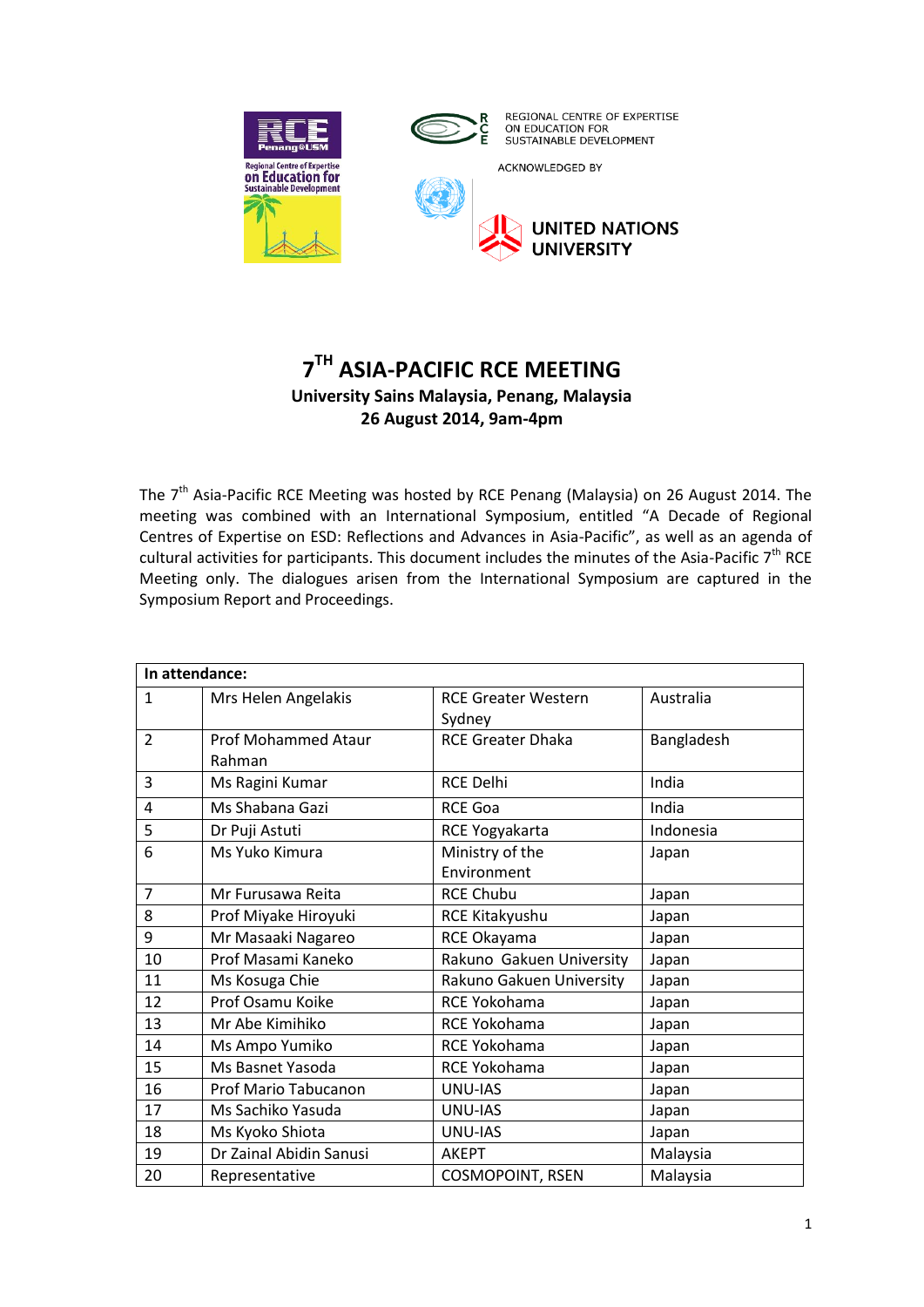| 21 | Representative              | <b>COSMOPOINT, RSEN</b>       | Malaysia          |
|----|-----------------------------|-------------------------------|-------------------|
| 22 | Dr Fujino Junichi           | <b>Iskandar Regional</b>      | Malaysia          |
|    |                             | <b>Development Authority</b>  |                   |
| 23 | Mr Jouman Boyd Dionysus     | <b>Iskandar Regional</b>      | Malaysia          |
|    |                             | <b>Development Authority</b>  |                   |
| 24 | Prof Kamarulazizi Ibrahim   | <b>Centre for Global</b>      | Malaysia          |
|    |                             | <b>Sustainability Studies</b> |                   |
| 25 | Tn. Hj. Osman Bin Hussain   | <b>JPN Penang</b>             | Malaysia          |
| 26 | Dr Mohamad Shafiq bin Abdul | Kampus Sejahtera              | Malaysia          |
|    | Aziz                        |                               |                   |
| 27 | Mr Mohd Hasim Abd Hamid     | KOPEL Bhd, RCE Sabah          | Malaysia          |
|    |                             | (observer)                    |                   |
| 28 | Representative              | Museum USM, RSEN              | Malaysia          |
| 29 | Representative              | Penang Free School, USM       | Malaysia          |
| 30 | Representative              | Pusat Sejahtera, RSEN,        | Malaysia          |
|    |                             | <b>USM</b>                    |                   |
| 31 | Prof Munirah Gazhali        | <b>RCE Penang</b>             | Malaysia          |
| 32 | Mr Ammar Aziz               | <b>RCE Penang</b>             | Malaysia          |
| 33 | Ms Dora Ayub                | <b>RCE Penang</b>             | Malaysia          |
| 34 | Dr Asyirah Abdul Rahim      | <b>RCE Penang</b>             | Malaysia          |
| 35 | Dr Mageswary Karpudewan     | <b>RCE Penang</b>             | Malaysia          |
| 36 | Dr Ingrid Mulà              | <b>RCE Penang</b>             | Malaysia          |
| 37 | Ms Fatin Aliah Phang        | UTM, RCE Sabah (observer)     | Malaysia          |
| 38 | Prof Ho Chin Siong          | UTM, RCE Sabah (observer)     | Malaysia          |
| 39 | Prof Sandra Morrison        | <b>RCE Waikato</b>            | New Zealand       |
| 40 | Dr Betsan Martin            | <b>RCE Waikato</b>            | New Zealand       |
| 41 | Dr Quilicot Gordiano        | <b>RCE Bohol</b>              | Philippines       |
|    |                             |                               |                   |
| 42 | Ms Annie A. Manzano         | <b>RCE Cebu</b>               | Philippines       |
| 43 | Ms Byun Wonjung             | <b>RCE Tongyeong</b>          | Republic of Korea |
| 44 | Ms Melissa Leung Hiu Tuen   | <b>RCE Tongyeong</b>          | Republic of Korea |
| 45 | Ms Kang Bunae               | <b>RCE Tongyeong</b>          | Republic of Korea |
| 46 | Dr Sonjai Havanond          | RCE Cha-am                    | Thailand          |
| 47 | Ms Areeporn Sittiyanpaiboon | RCE Cha-am                    | Thailand          |
|    |                             |                               |                   |
| 48 | Dr Pham Ngoc                | <b>RCE Southern Vietnam</b>   | Vietnam           |
| 49 | Dr Pham Thi Hoa             | <b>RCE Southern Vietnam</b>   | Vietnam           |
|    |                             |                               |                   |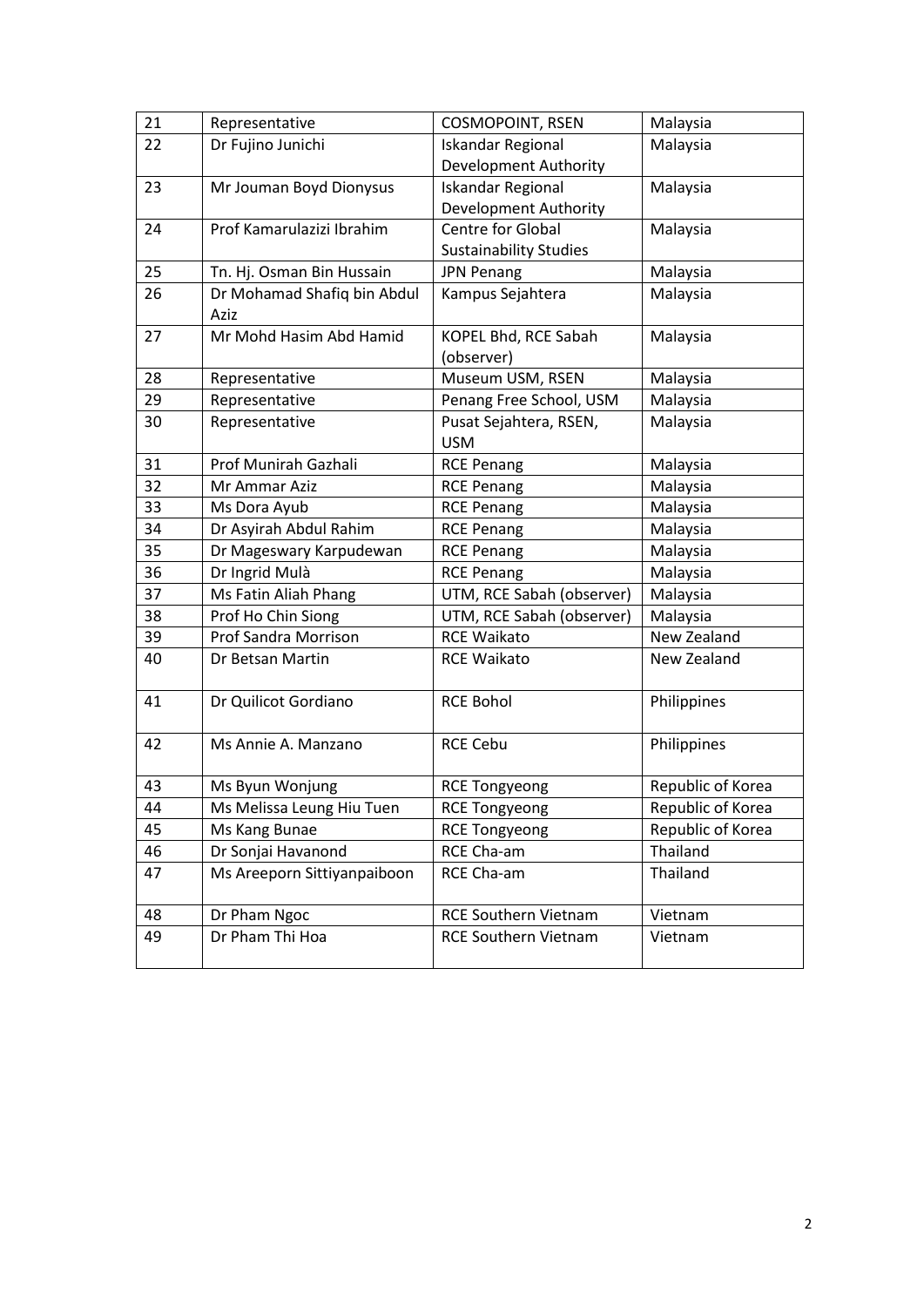## **Opening Ceremony**

- 1. The national anthem (Negaraku) and the University Sains Malaysia (USM) song (Menara Ilmu) were played to formally open the event and welcome international participants to Malaysia and USM.
- 2. The USM Vice-Chancellor officially opened the meeting and welcomed distinguished speakers, guests and participants. UNU-IAS and RCEs were thanked for their excellent work on leading change for sustainability in local and global communities. The USM Vice-Chancellor then emphasized how seriously sustainability was taken in USM and reminded to participants that RCE Penang was one of the first seven RCEs in the world to be acknowledged by UNU-IAS. He wished participants to have fruitful discussions and encouraged them to take the time to meet local stakeholders during the International Symposium on the following day.
- 3. UNU-IAS was invited to take the stage and deliver its opening remarks. USM colleagues and distinguished guests were thanked and RCEs were welcomed to the meeting. A special welcome went for RCE Waikato (New Zealand) and RCE Changwon (Republic of Korea) as new RCEs and potential RCE candidate Sabah (Malaysia) as an observer. It was noted that the first Asia-Pacific RCE Meeting was held in Penang in 2007 and RCE colleagues from the region were gathered again in Penang at the year when the United Nations Decade for Sustainable Development (UN DESD) ends and the Global Action Programme (GAP) is to be launched. UNU-IAS clarified its continuous commitment to supporting the RCE community and promote ESD activities at all levels after the UN DESD.
- 4. The UNU-IIGH Director was then welcomed and invited to deliver his opening speech. UNU-IIGH thanked honorable guests and participants at the RCE meeting and introduced the work of the institute. The aim of UNU-IIGH goes far beyond supporting quality in health systems and care services, but to promoting wellbeing globally. To effectively do so, UNU-IIGH is engaged in exploring the interlinkages between sustainability, human ecology and wellbeing. To illustrate this, the Boyden's biosensitivity triangle was shown in a powerpoint slide. The triangle expresses the hypothesis that the level of biosensitivity achieved by society influences the levels of both human's and planet's health. It also shows that there are cobenefits that a human ecosystem confers on human health. The UNU-IIGH Director expressed interest to connect more closely with UNU-IAS and individual RCEs to work together on overlapping issues of both UNU institutes such wellbeing and sustainable development.

## **Plenary Session**

5. RCE Tongyeong was invited to the stage and facilitate this plenary session. RCEs were welcomed and the context and dynamics of this meeting were introduced.

## *Review of the 6th Asia-Pacific RCE Meeting*

6. The first item on the agenda was to review the minutes of the previous Asia-Pacific Meeting which was hosted by RCE Kitakyushu from 22 to 22 October 2013 in Kitakyushu, Fukuoka,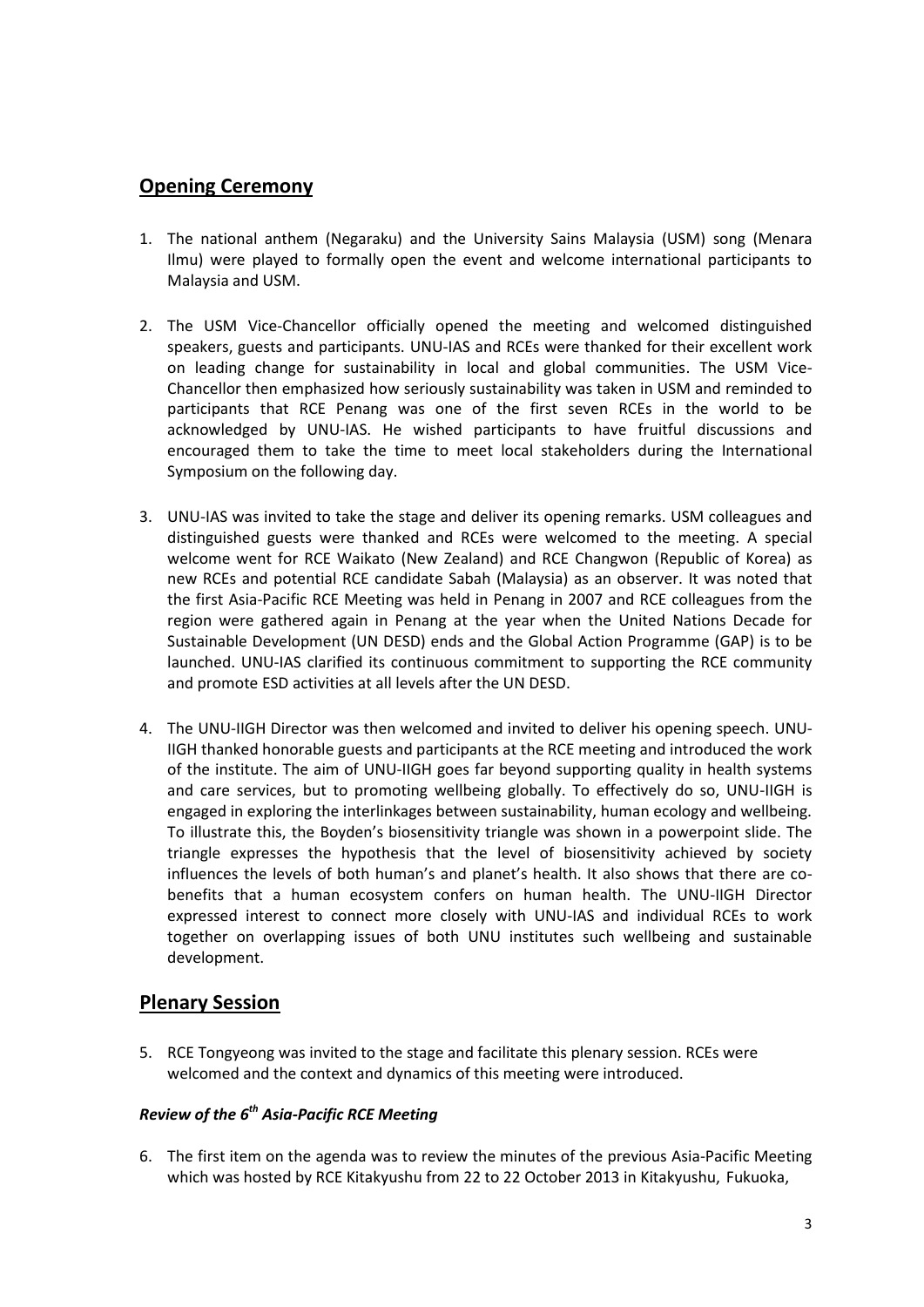Japan. Over 56 participants representing 15 member RCEs and 1 new candidate, RCE Waikato, attended this meeting in Japan. RCE Kitakyushu was invited to say some words about last year's meeting.

7. RCE Kitakyushu presented the RCE Meeting/International Symposium report which was developed after the event. The main key areas discussed in Kitakyushu included progress of the global RCE movement, inter-RCE collaborative projects, thematic discussions and a roadmap towards 2014 and beyond. RCE Kitakyushu invited RCEs to look at the Symposium's report which captures the key messages from the international event. The report was included in participants' folders

### *Review of the agenda*

- 8. The facilitator of this session presented the agenda of the meeting which included opportunities to:
	- better understanding the RCE "family" in-Asia Pacific through reviewing progress of the global RCE Movement and introducing new RCEs;
	- understanding common/diverse areas of interest through thematic discussions on Youth/ Schools/ Community/ Biodiversity/ Disaster Risk Management; and,
	- discussing and planning collaborative efforts beyond the UN DESD, including collaborative projects, Asia-Pacific RCEs contribution to the GAP, and RCE achievements and challenges.

### *RCE Global Movement*

9. UNU-IAS presented an overview of RCE network developments and RCE-related activities since November 2013. The current total number of RCEs is 129, of which 47 are from Asia-Pacific. In 2013, a total of 9 new RCEs were acknowledged being 2 of them from the Asia-Pacific region. These 2 new RCEs are RCE Waikato (New Zealand) and RCE Changwon (Republic of Korea). Due the growing number of RCEs, UNU-IAS is re-designing the RCE map and the RCE Portal.

10. The following are activities and events taking place between November to November 2014:

- $\bullet$ <sup>th</sup> Ubuntu Committee of Peers for the RCEs and 8<sup>th</sup> Global RCE Conference (November 2013, Nairobi, Kenya)
- RCE Youth Session and YUVA Meet 2014 (February 2014, Delhi, India)
- Japanese RCE Meeting (March 2014, Okayama, Japan)
- RCE Assessment Projects (Australia, India, Thailand, Japan, Kenya, Namibia, Zimbabwe, Malawi, Zambia, Tanzania)
- 3<sup>rd</sup> RCE Americas Meeting (August 2014, Western Jalisco, Mexico)
- $\bullet$  $7<sup>th</sup>$  RCE Asia-Pacific Meeting (August 2014, Penang, Malaysia)
- African RCE Meeting (September 2014, Windhoek, Namibia)
- $\bullet$  9<sup>th</sup> Ubuntu Committee of Peers for the RCEs and 9<sup>th</sup> Global RCE Conference (November 2014, Okayama, Japan)
- 11. In November 2013, 22 projects from 20 RCEs were submitted for an RCE Award and 6, including RCE Okayama and RCE Greater Western Sydney, received an "Outstanding Flagship Project" award.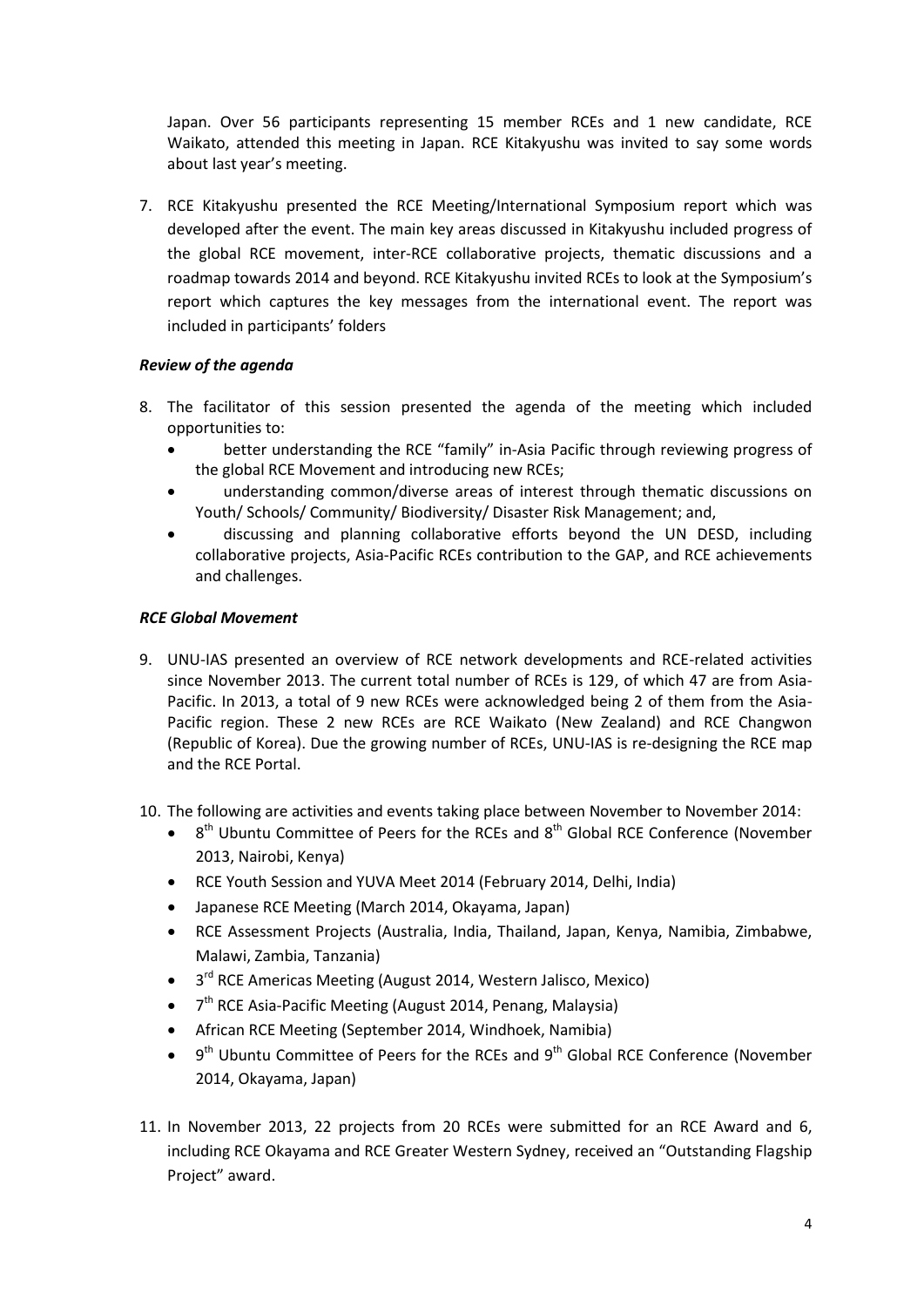- 12. UNU-IAS announced that a commemorative 10 year book will be launched in Japan in November 2014.
- 13. The bulletin and the RCE portal will continue to be used as key RCE communication tools.
- 14. UNU-IAS urged those participants who had not registered to the Global RCE Conference to do so as soon as possible and before the  $19<sup>th</sup>$  September.

#### *Introduction of new RCEs*

- 15. The facilitator of this session returned to the stage and introduced the two new RCEs acknowledged last year and RCE candidates. These RCEs were asked to say a few words about themselves.
- 16. RCE Waikato is hosted by the University of Waikato in New Zealand and has a strong focus on indigenous people, ESD professional development for teachers and ethics of responsibility. A new Maori project on water as a commons to development a law is currently being implemented.
- 17. RCE Changwon is based in Republic of Korea and its main focus is on low carbon and climate change agendas as well as supporting community development and inclusiveness for ESD.
- 18. A potential RCE candidate Sabah is based in the island of Borneo, Malaysia. If successful, the RCE will be hosted by the Universiti Malaysia Sabah with close collaboration with Japan International Cooperation Agency (JICA). Key activities will include the development of ecotourism and the establishment of educational programmes for schools which promote biodiversity conservation.

## **Thematic Discussion**

19. After the plenary session, thematic discussion groups were organised in the following topics: Youth, Community, Schools, Biodiversity and Disaster Risk Management. Each thematic group was moderated by a facilitator and a rapporteur. Facilitators were asked to summarise the key points of the discussion in the plenary.

#### *Thematic Group 1: Youth*

- Attended by 6 RCE members.
- RCE activities in this area are primarily focused on: healthy lifestyles, food, sustainability volunteerism, embedding ESD in specific disciplines, youth motivation in action for sustainability.
- Discussions were centred on: strategies to involve youth parents in activities such as the organisation of seminars and initiatives related to healthy food; the importance of engaging higher education/college students in sustainable practice (eg., reducing energy use); and, the need to use social media to engage youth more meaningfully.
- The group concluded that it is important to increase youth awareness in sustainability. To do so, there is the need to motivate youth through competitions and give incentives.

#### *Thematic Group 2: Community*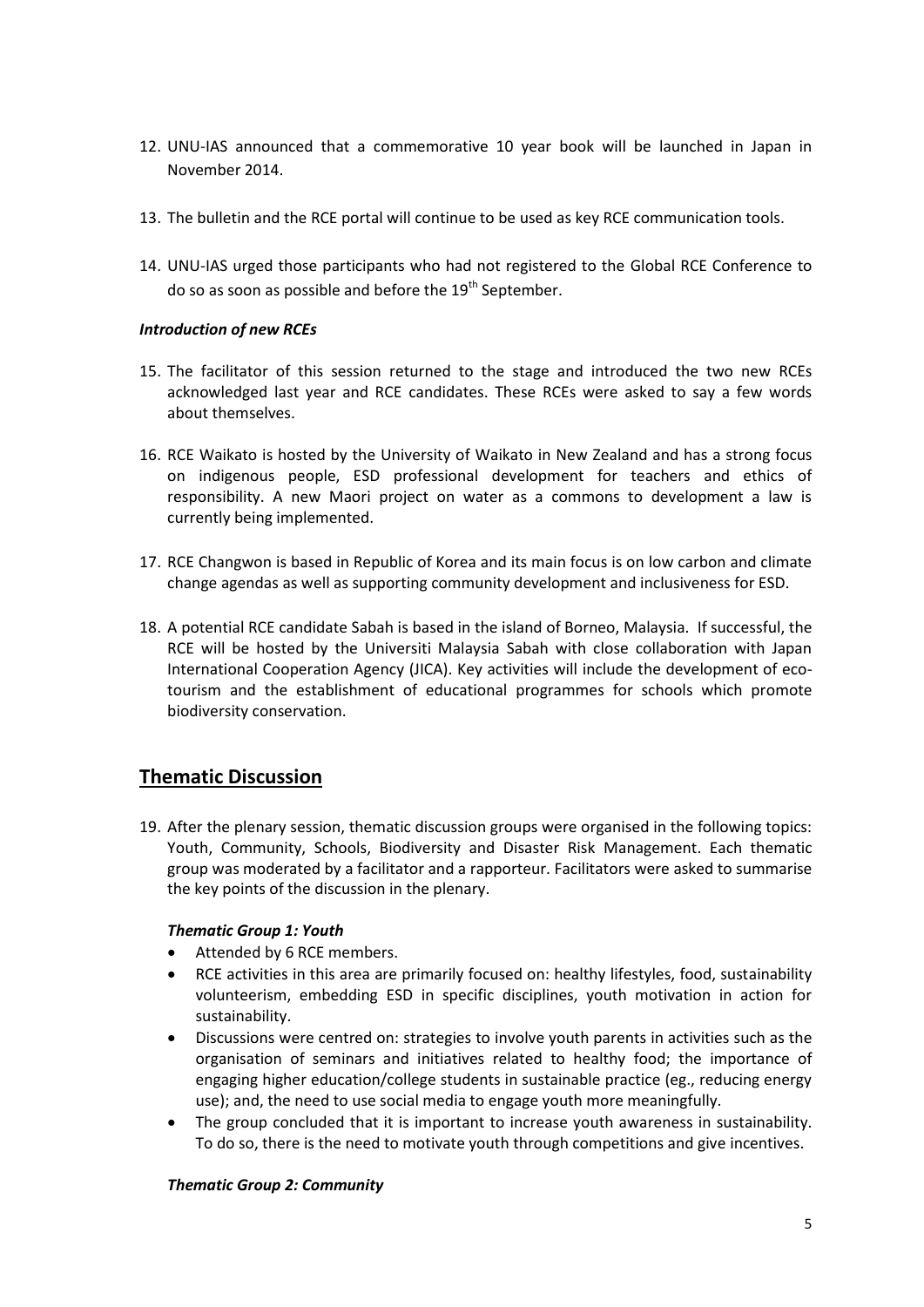- Attended by 5 RCE members.
- RCE initiatives in this thematic area are diverse: promoting low carbon emissions and community development in rural areas through the implementation of FELDA projects; supporting biodiversity conservation through eco-tourism developments; engaging disadvantaged groups through social enterprise and entrepreneurship initiatives.
- Discussions were focused on: how to coordinate community members to ensure sustainability of projects; the need for government support to ensure an effective implementation of projects; methodologies that can be used by the community to develop their own action plans; the need for local systems and/or handbooks that can help communities to implement and sustain projects; the importance of ensuring that the community understands the project key issues; the need for greater collaboration of all community stakeholders.
- The group concluded that there is a need for more government support to develop and implement community projects; quality of projects is key to their success; and, there is a need for creating sustainability awareness at the community level.

#### *Thematic Group 3: Schools*

- Attended by 8 RCE members.
- School initiatives and projects highlighted in the discussion included: embedding ESD in curriculum syllabus using participatory approaches; promotion of education in mother tongue and traditional and indigenous knowledge; inter-school collaboration on sustainability issues; assessing sustainability progress in schools as a way to improve on certain key sustainability issues.
- Discussions were centred on: the need to embed local/indigenous knowledge in the curriculum through national negotiations, teacher training and working with schools; the need for national support for educating using children's mother tongue; the challenge/problems of upscaling and mainstreaming projects to different parts of the world; the need for tracking sustainability progress in schools to identify issues which need to be addressed; organisational challenges arising when leadership changes and when there is no stability regarding the coordination of RCEs; the need for new methodologies which capture stories of children who have lived natural disasters.
- The group agreed that RCEs should work more closely with partners and broker new partnerships for sustainability; explore new funding possibilities; and, document good practice and case studies through group emails.

#### *Thematic Group 4: Biodiversity*

- Attended by 5 RCE members.
- The group shared various challenges and case studies on biodiversity and traditional knowledge from the past year and agreed that 2014-15 should be focused on collaboration on awareness on climate change and biodiversity.
- Discussions were focused on the following key issues: climate change and its effect on biodiversity of the region; ESD as a key strategy to address climate change and loss of biodiversity; public awareness and learning strategies on climate change and their impact on biodiversity conservation; need for transdiciplinary approaches to effectively raise public's awareness.
- The group decided to work on an APRCE CEPA on Climate Change and Biodiversity Project (RCE Penang to coordinate with APRCE and others); reactivate Facebook for communication and discussion; organise an International Conference on Climate Change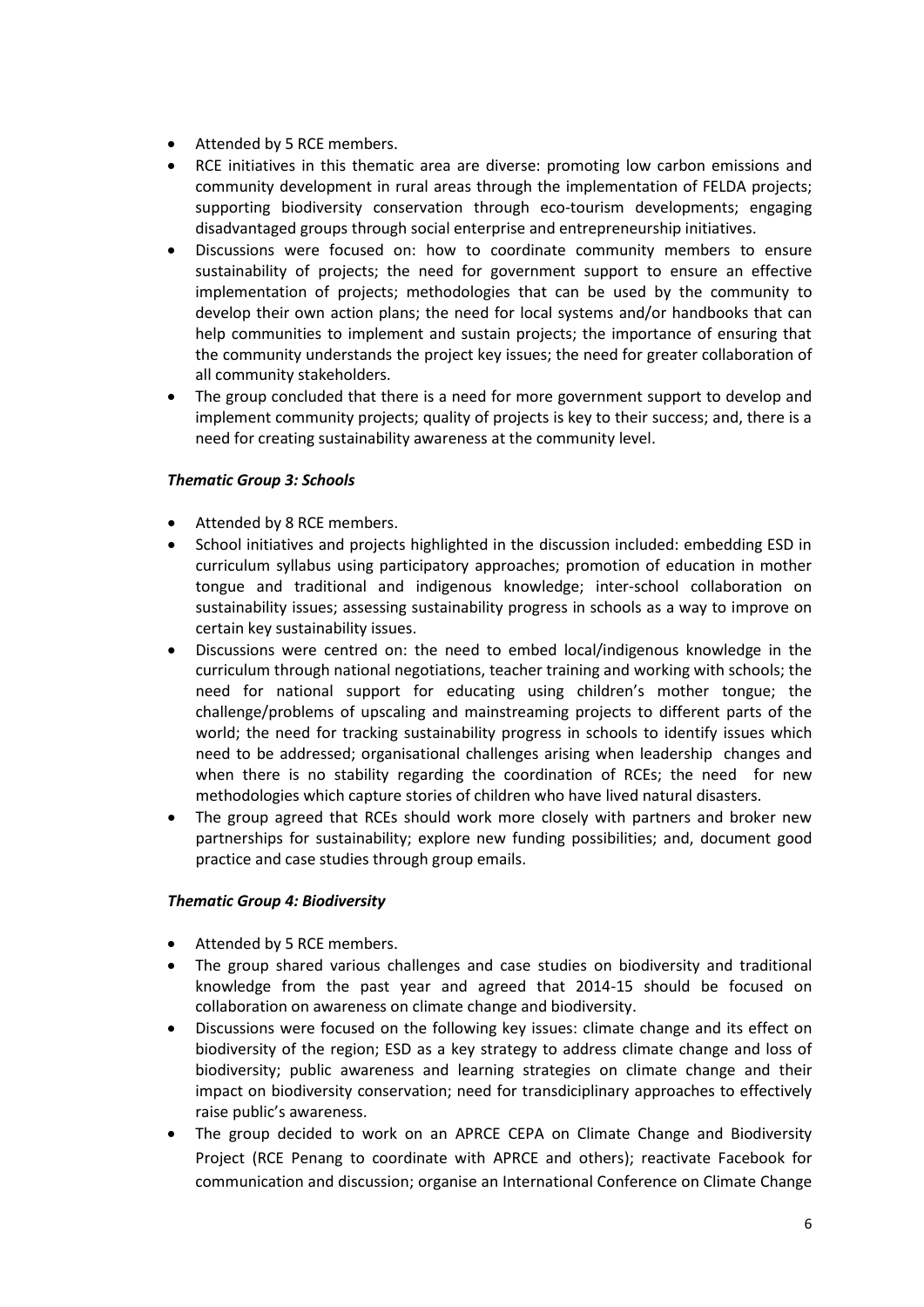and Biodiversity in 2015 (RCE Chaam); and, focus on public awareness (Communication, Education, Participation and Awareness).

#### *Thematic Group 5: Disaster risk management*

- Attended by 7 RCE members.
- The various activities and initiatives highlighted by RCEs include: adaptation of resources on disaster risk reduction from ACCU links; the Bangladesh Climate Change Adaptation Fund; embedding of ESD in the higher education syllabus.
- Discussions took place around the need of developing structural flood control management and creating awareness on flood risk areas.
- Two important conferences were announced: the UN World Conference on Disaster Risk Reduction (Sendai, March 2015) and the Water Conference (November 2015).
- The group concluded that it is important for RCEs and HTC to support ESD in Disaster Risk Management. Members proposed to embed ESD in Landscape Management and promote natural and traditional defence mechanisms such as Disaster Mitigation.
- Future plans of the group include: training local communities on disaster recovery protocols (6 RCEs); increasing awareness on upstream population to protect local (RCE Southern Vietnam); getting involved in the draft of the NAPA (RCE Greater Dhaka); engaging with HTC on a conference on ESD and Disaster Mitigation.

## **Inter-RCE Partnerships and Collaboration**

- 20. RCE Bohol and RCE Greater Phnom Penh have joined forces to organise the 6th International Conference on Environmental and Rural Development during 7-8 March 2015 in in Bohol Island State University of (BISU), Bohol, Philippines. The Conference will explore and discuss strategies and processes for sustainable rural development taking into account agricultural and environmental aspects in developing countries.
- 21. RCE Okayama was invited to the stage to share plans of the RCE Global Conference ESD Week in November 2014 in Japan. The RCE Conference will take place from 4-7 November in Okayama and the preparation is currently underway. On Thursday 6 November, the ESD Week will be officially opened and various ESD stakeholder meetings, like the UNESCO ASPnet World Conference and Youth Conference, will also take place in Okayama. The International Conference on Higher Education for Sustainable Development (9 November) and the UNESC0 World Conference on ESD (10-12 November) will take place in Nagoya. Japanese RCEs is planning to jointly organize an ESD-related event on 10 November in Nagoya.
- 22. RCE Greater Western Sydney organises the Youth Education Summit YES! Summit annually. The Summit is for school students and their teachers. It promotes student leadership and showcases sustainability achievements and practices in both primary and secondary schools. RCE Penang launched this initiative in Penang in 2013 and participants joined the Summit virtually.
- 23. RCE Tongyeong announced that the Sejahtera Centre will be finalised very soon and officially launched on  $30<sup>th</sup>$  March 2015. The Sejahtera Centre borrows its name from an indigenous word in Malaysia which is usually translated as "well-being", but it actually embraces more than well-being (environment, health, spirituality, balance…). The Centre will host various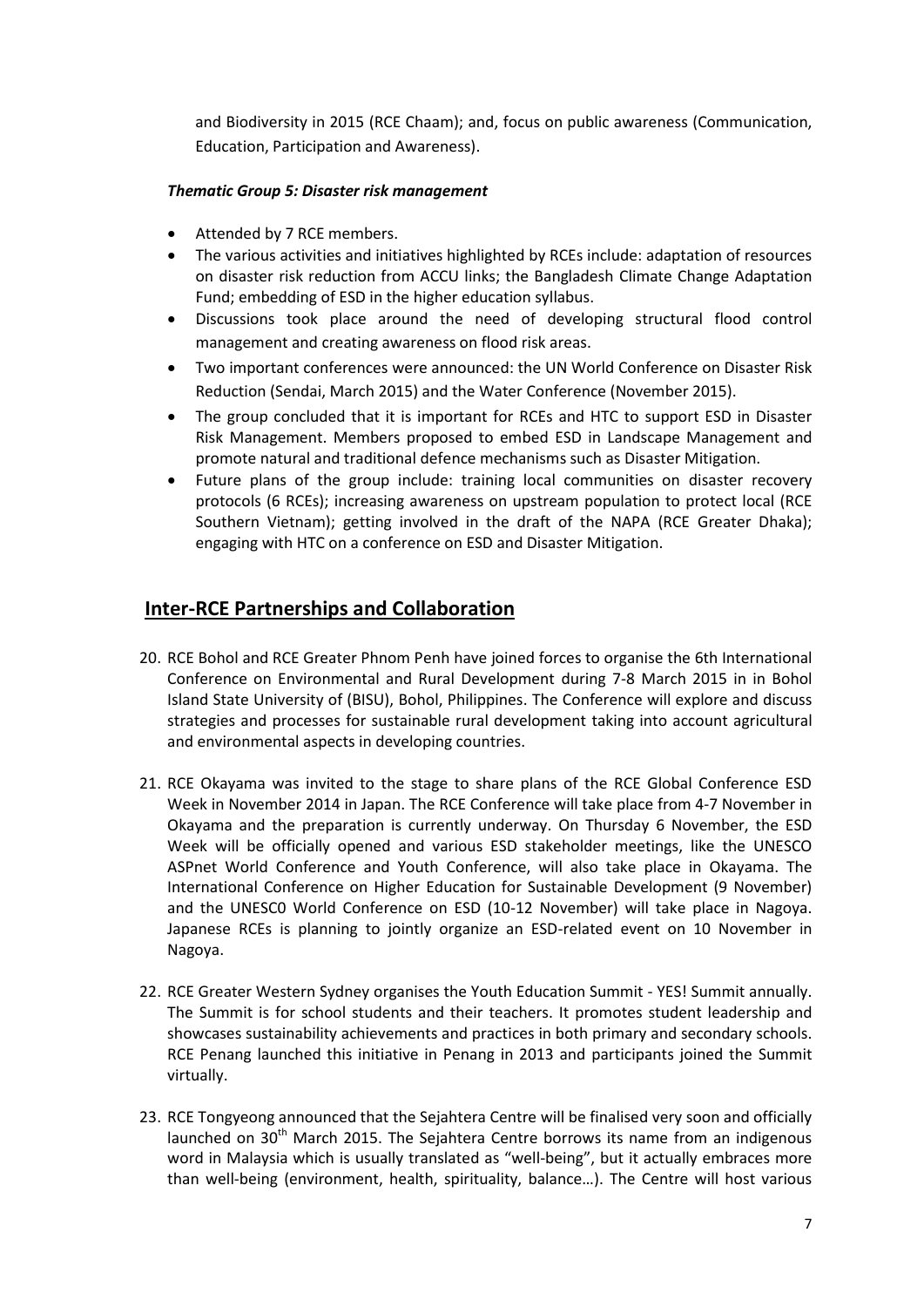organisations including RCE Tongyeong and will provide great opportunities to strengthen partnerships and collaboration amongst RCEs in Asia-Pacific. Collaborative activities could include volunteerism or internship programmes, but many others which are still to be defined. It was agreed that first year activities of the Centre would be centred on the topic of traditional knowledge.

## **RCEs Beyond 2014**

- 24. UNU-IAS reminded again participants about the different events which will take place in Japan in November 2014 and briefly presented the priority action areas of the GAP. UNU-IAS has submitted GAP Launch Commitments restating that UNU-IAS will be committed to integrating ESD in education and SD policies through policy-relevant research and strengthening capacities of policymakers and young professionals; transforming higher education institutions in the pursuit of sustainability through integration of SD and ESD into curricula, capacity building of educators, and promotion of innovative research, methodologies and pedagogies; and advancing ESD at the local level through the RCE imitative.
- 25. The "Advancing ESD Beyond 2014: Strategy for Asia-Pacific RCEs" was shared with RCE Asia-Pacific colleagues previous to the meeting. This session aimed at discussing the document and deciding whether it could be accepted as a Strategy of RCEs in Asia-Pacific after the DESD. UNU-IAS proposed some questions for discussion and then presented the document which has been structured following the GAP Priority Action Areas (advancing policy, transforming learning and training environment, building capacities of educators and trainers, empowering and mobilising youth, accelerating sustainable solutions at the local level). The main key points raised are summarised below.

### *Policy support*

- Importance of stressing the need to creating closer linkages with universities and increasing participation of local communities in ESD/SD policy-making.
- RCEs can share experiences on ESD policy-making.
- It would be interesting to illustrate some of the strategic points with some examples.
- In 2014, many ESD strategies launched at the start of the Decade will expire. This is an important opportunity for RCEs to be involved in lobbying for new strategies or to participate in the development of new ones.
- Need for highlighting the importance of M&E processes and benchmarks to track ESD progress and learning, and capture lessons learned.
- Sections could be re-ordered taking into account the policy making process cycle.

### *Whole Institution Approach*

- Need for clarifying what whole institution means and what processes this involves.
- Institutions and organisations are different between each other and this needs to be taken into account when facilitating change for sustainability.
- The organisational learning process and the involvement of all institutional stakeholders are crucial.